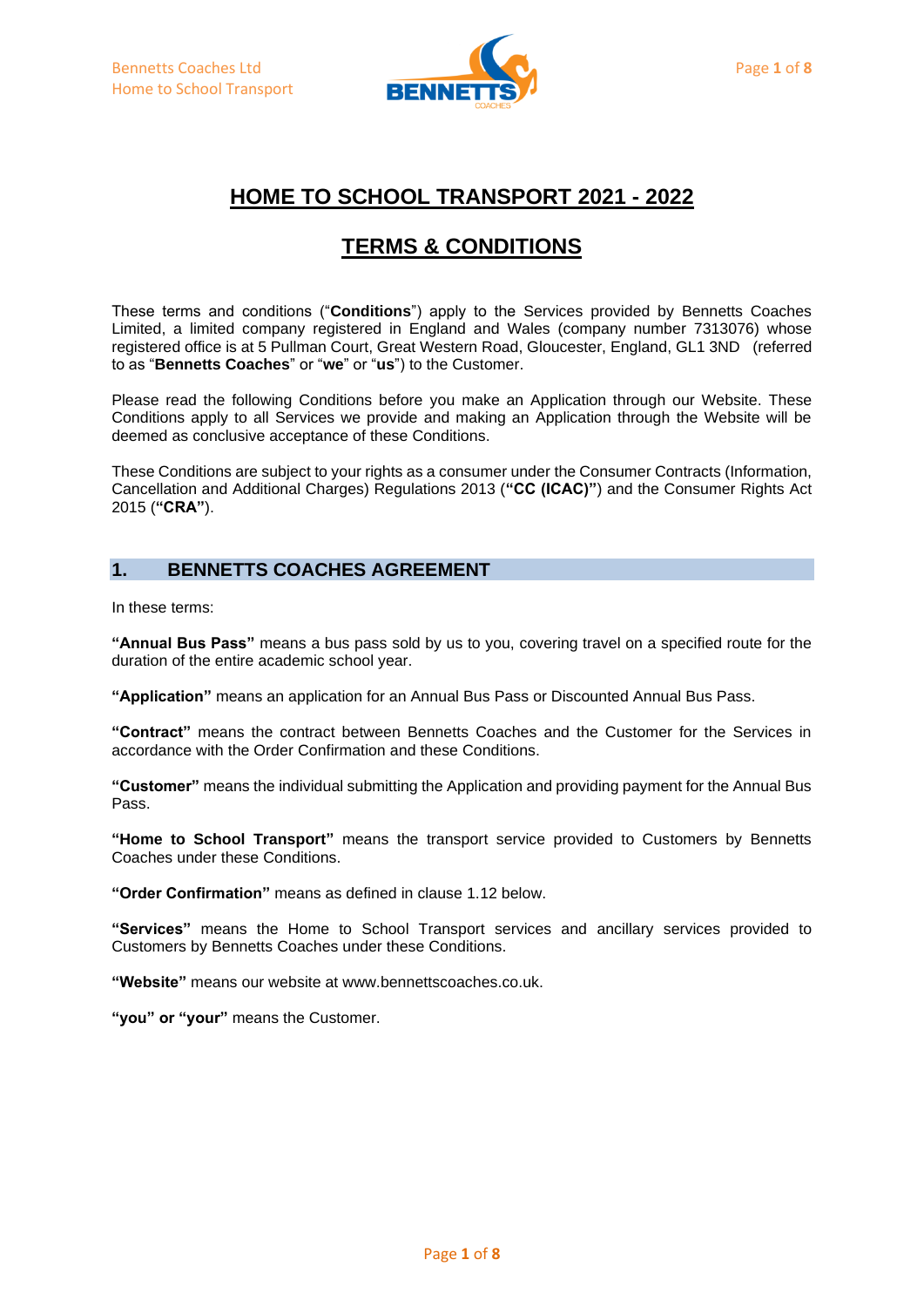

## **1.1 Our Commitment**

Bennetts Coaches is committed to providing daily Home to School Transport for specific schools in Gloucestershire. That service requires understanding on our part to provide routes which are reliable in operation and beneficial to the user. A revenue generating bus service should always be capable of promoting what must essentially be a commercially viable interest for the operator to sustain operational safety standards and provide a quality arrangement that parents have a right to expect for their children.

#### **1.2 Applications**

**ALL Applications for Annual Bus Passes will be dealt with on a first come, first served basis**. This also applies to students renewing their Annual Bus Pass who, in previous years, may have had priority over new Applications. You **must** submit a renewal Application as we do not operate an automatic renewal system.

#### **1.3 Bus Stop**

We will transport your child to and from school from the bus stop selected on your completed Application form. We cannot accommodate different pick up and drop off points and are unable to guarantee your child travels with friends, unless they request the same stop. We advise students to be at their selected bus stop at least 5 minutes prior to the time stated on the timetable.

## **1.4 Route**

The route each bus takes will be determined by the bus stops requested and the numbers of children requesting those stops. Once routes are finalised, your child will be able to board/alight the bus using their Annual Bus Pass at any stop on their route that falls within the same pricing bracket. Your child must only travel on the route they have an Annual Bus Pass for. Your child's Annual Bus Pass will not be valid for travel on any other route.

#### **1.5 Route & Timings**

Please note that we reserve the right to make adjustments to routes and timings at all times to ensure arrival at school in time for the beginning of the day and to accommodate as many children as possible with their transport to and from school. This may mean your child will be required to travel at a different time and/or on a different route to a previous time/route allocated to your child, however, their bus stop will remain unchanged.

### **1.6 Payment Deposit**

**A £105.00 non-refundable deposit** will be payable at the time you apply on-line for your child's Annual Bus Pass. This payment forms part of the overall total cost of the bus pass and is payable in addition to all other payments due. The deposit paid at the time of applying is **nonrefundable** and will not be refunded if the Contract is subsequently cancelled by you after the initial 14 day Cancellation Period.

#### **1.7 Payment Options**

In addition to the £105.00 non-refundable deposit payable at the time of application, we will also require one of the following:

- A one off payment for an Annual Bus Pass payable on 1<sup>st</sup> August 2021.
- **A one off payment** for Year 11 students only for a discounted Annual Bus Pass payable on 1<sup>st</sup> August 2021.
- **Nine monthly payments** for an Annual Bus Pass. The first payment is due on 1<sup>st</sup> August 2021 and all subsequent payments will be due on the 1<sup>st</sup> of every month to 1<sup>st</sup> April 2022 inclusive.

We do not offer an option to pay weekly or termly.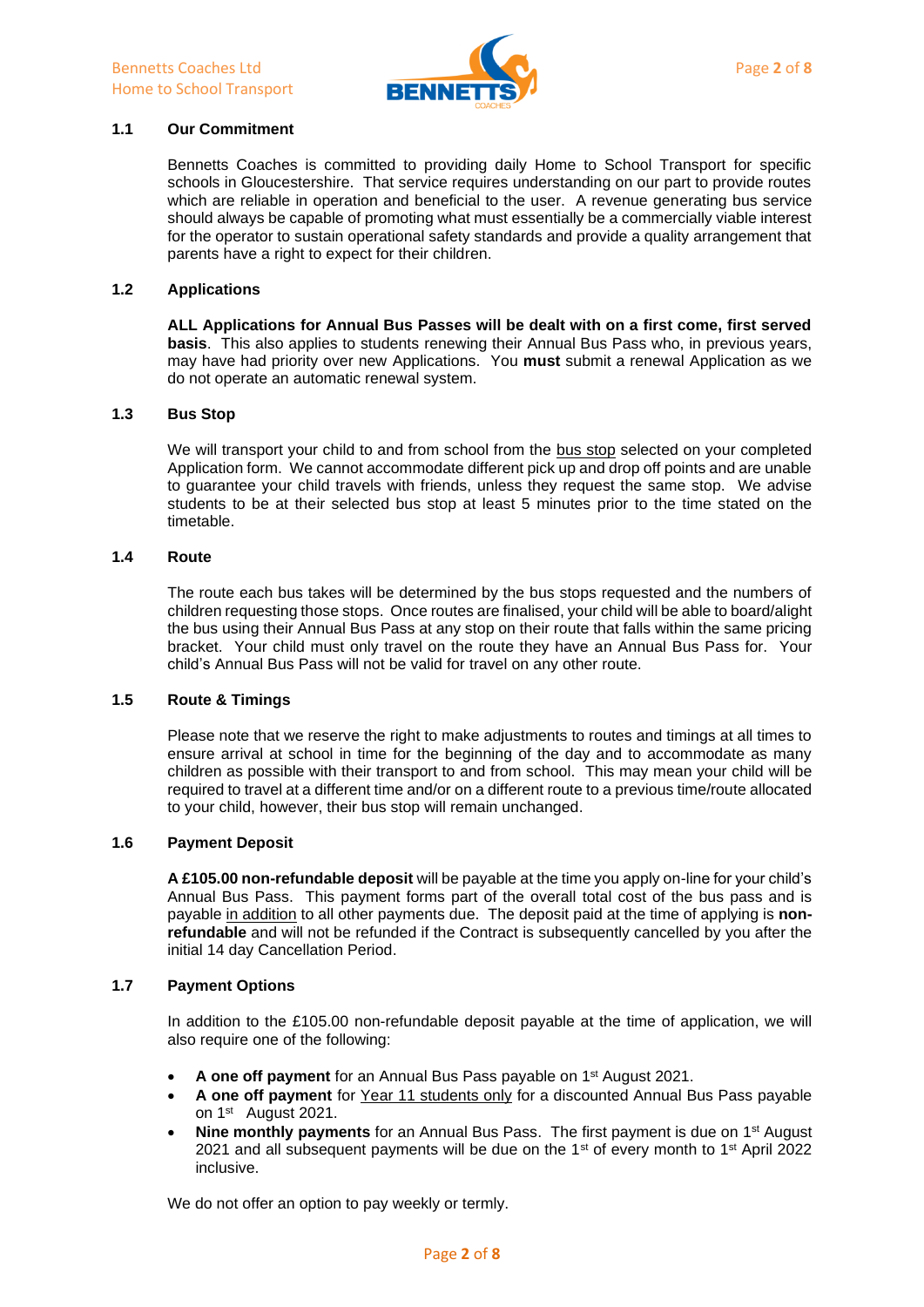

## **1.8 Payment**

Payments will be automatically deducted when due from the debit/credit card details given at the time of Application. The payments are not set up as a Standing Order from your bank account as we are able to rely on "Continuous Payment Authority" to process any recurring transactions where monies may be due. Where we have processed your payment successfully using your credit or debit card details, we can process any future payments via the recurring transaction authority. All payments will be automatically processed using the on-line payment application Stripe. It is expected that parents/guardians will ensure sufficient funds are available for the payment of the school bus pass on the date due and the card details given remain valid. Once set up, you can log in to your account to change your card details if required.

If payment fails, the system will attempt an automatic re-try 12 hours later. If that payment fails, you will be notified accordingly and an attempt to take payment will occur again within 3 days. If the third attempt fails, you will receive notification that you are now required to make a manual payment to us within 3 days of the date of this notification. If that payment is not received within 3 days your son/daughter's bus pass will be withdrawn.

If your payment is not received by us in accordance with this clause 1.8, you shall still be liable for the total amount due for the Annual Bus Pass under the Contract and we reserve the right to charge interest on any outstanding balance for an Annual Bus Pass at a rate of 4% above the annual base rate of the Bank of England from time to time.

## **1.9 Year 11 Students**

A discounted payment option is available for students commencing Year 11 in September 2021 as we are aware many students will be on study leave from May 2021. Year 11 students can continue to use their discounted Annual Bus Pass for the school bus as required until the end of the academic year. We may require evidence of the student's date of birth to be presented when purchasing a discounted Annual Bus Pass.

#### **1.10 Sixth Form Students**

**I**f your child wishes to enter Sixth Form, but their place is grade dependent, you may decide to apply for an Annual Bus Pass before GCSE results day. If your child ultimately attends a different Sixth Form to the one you originally booked transport for, we will, where possible, transfer your booking to that service/school if vehicle capacity allows. If, however, your child does not take up their Sixth Form place and you cancel their Annual Bus Pass application, **the £105 non-refundable deposit paid when you applied for the Annual Bus Pass will not be refunded**.

#### **1.11 Single Fares**

Single fares are not available on any of our school services.

#### **1.12 Confirmation of place**

Once your Application has been completed and the £105 deposit has been paid, you will receive email confirmation that your Application has been completed and your child has been granted an Annual Bus Pass and allocated a place on the school bus (**"Order Confirmation"**). Applications are not completed or confirmed if the deposit payment fails.

## **1.13 Oversubscription/Waiting Lists**

We anticipate reaching full capacity on many of our routes each year. Once Applications are received by us, it can take several weeks to collate the information and produce route timetables. Please be assured we do our very best to accommodate all Applications, however, we are unable to predict from year to year which areas may be oversubscribed. You will be contacted by us as soon as we are aware that we are unable to offer your child a place on the bus. At that time, your child can be added to our waiting list as places can become available at a very late stage once GCSE results are known (19th August 2021).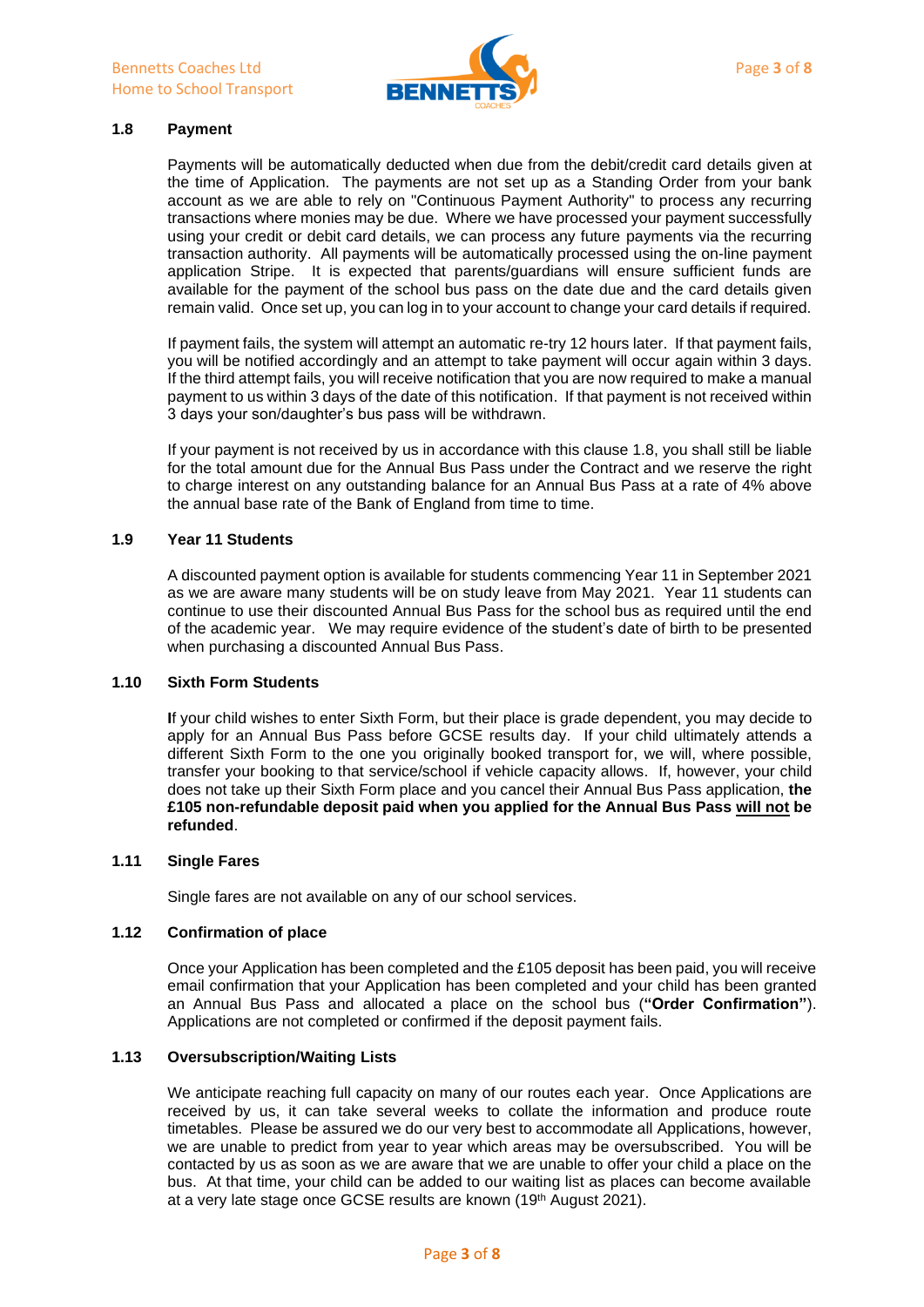

## **1.14 Days of Operation**

Our vehicles will operate on school term dates only at the times advised by us. If any school chooses to close early (e.g. at the end of term or for open evening preparation) we cannot guarantee that we will be able to pick students up at the earlier finish time.

#### **1.15 Service PA 1**

**School bus service PA 1 will operate to the Pate's Grammar School term dates and timetable requirements only.** If your child uses PA 1 for either Sir Thomas Rich's School or Denmark Road High School, we will where possible give you advance notice of term dates and early finish times for Pate's. Parents should, however, also check via the Pate's School website their operational days. Bennetts Coaches will not be held liable for any additional travelling costs that may be incurred on days when the school bus does not operate.

#### **1.16 Annual Bus Passes**

We operate a bus pass system on all our school routes to ensure we do not overload any of our vehicles. Annual Bus Passes will be posted out to all successful applicants, along with the finalised route timetable, around mid-August ready for the Autumn Term to start in September. Upon receipt of the Annual Bus Pass, it is your responsibility to ensure the stop detailed on the Annual Bus Pass is as you requested in your Application. If you believe this to be incorrect, please contact the office immediately on 01452 527809.

Your child must have his/her Annual Bus Pass with them for each journey and Annual Bus Passes must be kept in a presentable condition at all times. Photos of a bus pass taken on a mobile phone will not be accepted as proof of entitlement to travel.

There will be a **£10.00 charge** payable for the replacement of a damaged or defaced bus pass. Bus passes are non-transferable and your child is not permitted to travel on any vehicle other than that stated on his/her Annual Bus Pass. Annual Bus Passes remain the property of Bennetts Coaches at all times.

#### **1.17 Lost Bus Passes**

As a company we have taken steps to ensure that no child will be left stranded at a bus stop or at the school if a bus pass has recently been lost. Children who have lost their bus pass can request a form from the driver for a duplicate pass. However, you accept that you will be liable for the duplicate pass fee of **£10.00 for any duplicate passes issued to your child**. The scheme is for **EMERGENCIES** only, abuse of which will not be tolerated and may result in a future Application being refused.

## **1.18 Re-issue of Annual Bus Passes**

Annual Bus Passes may be re-issued at least once throughout the school year at a time determined appropriate by the company.

#### **1.19 Timetables**

The finalised route timetable will be posted to you along with your child's Annual Bus Pass in mid-August. We aim to operate bus services to the timetable advertised, however, we cannot be held responsible for journeys that take longer than expected due to factors beyond our control e.g. road traffic accidents, traffic congestion, road works, adverse weather conditions etc.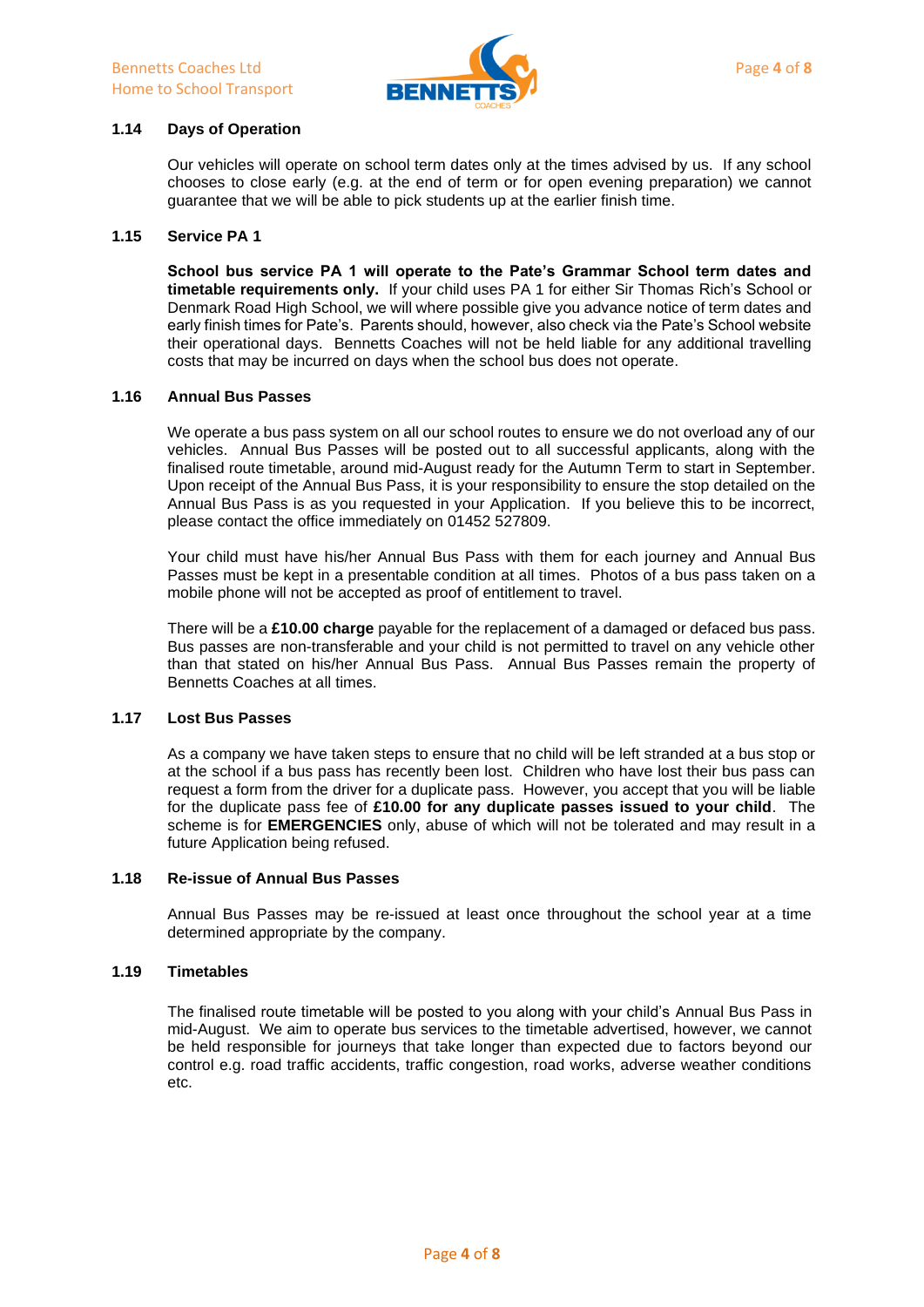

## **1.20 Cancellation and Refunds**

You have the right to cancel the Contract within 14 days of the date of the Order Confirmation (**"Cancellation Period"**) for any reason. However, if we have started to provide the Services within this Cancellation Period, you must pay us for the Services we have provided up to the date you informed us of your wish to cancel the Contract. Any refunds due for cancellations requested within the Cancellation Period will be made to the Customer within 14 days of the date you informed us of your wish to cancel the Contract.

We reserve the right to cancel the Contract for any reason within 14 days. Any deposit received by us from you will be refunded if we choose to exercise our right to cancel the Contract within this time.

We also reserve the right to cancel the Contract at any time during the school year in the event of any wilful damage caused to our vehicle by your child or any aggressive or abusive behaviour towards our staff from you or your child. Refunds in these instances shall be dealt with on a case by case basis.

Refunds will only be considered for students who have opted to pay the one-off payment for an Annual Bus Pass and who will no longer be attending the school of their travel choice. Refunds will not be given to those who opt to pay for their Annual Bus Pass by nine monthly payments or in respect of the already discounted Year 11 Annual Bus Payment. The £105 non-refundable deposit paid at the time of Application will not be refunded if that Application is subsequently cancelled and this deposit will not form part of any refund calculations made. To stop any future fraudulent use, the Annual Bus Pass must be received by the office before any refund is processed. Any action taken regarding refunds will be at the sole discretion of the management of Bennetts Coaches, and any decision made will be final.

#### **1.21 Wheelchair Accessible Vehicles**

If you require a wheelchair accessible vehicle for your child's transport to school, you must notify us of this at the time of your Application using the tick box option shown.

#### **1.22 Covid-19 and Face Coverings**

Whilst travelling on our Home to School Transport service, all students must adhere to the latest Covid-19 legislation and guidance for safe Home to School Transport that is in place.

#### **1.23 Covid-19 School Closures**

We regret that we are unable to offer refunds if your child is required to self-isolate and not attend school for any length of time due to a Covid-19 case.

In the event of whole school closures during term time due to government measures to combat Covid-19, we will provide proportionate refunds to account for the days the Services have not been provided under the Contract. This refund amount will be calculated upon the re-opening of the closed school and once the number of days of that school closure has been confirmed. The refund will be made as soon as possible following the re-opening of the school.

If we are still required to provide the Services for the children of key workers during any school closure, we will be unable to provide refunds to any Customers.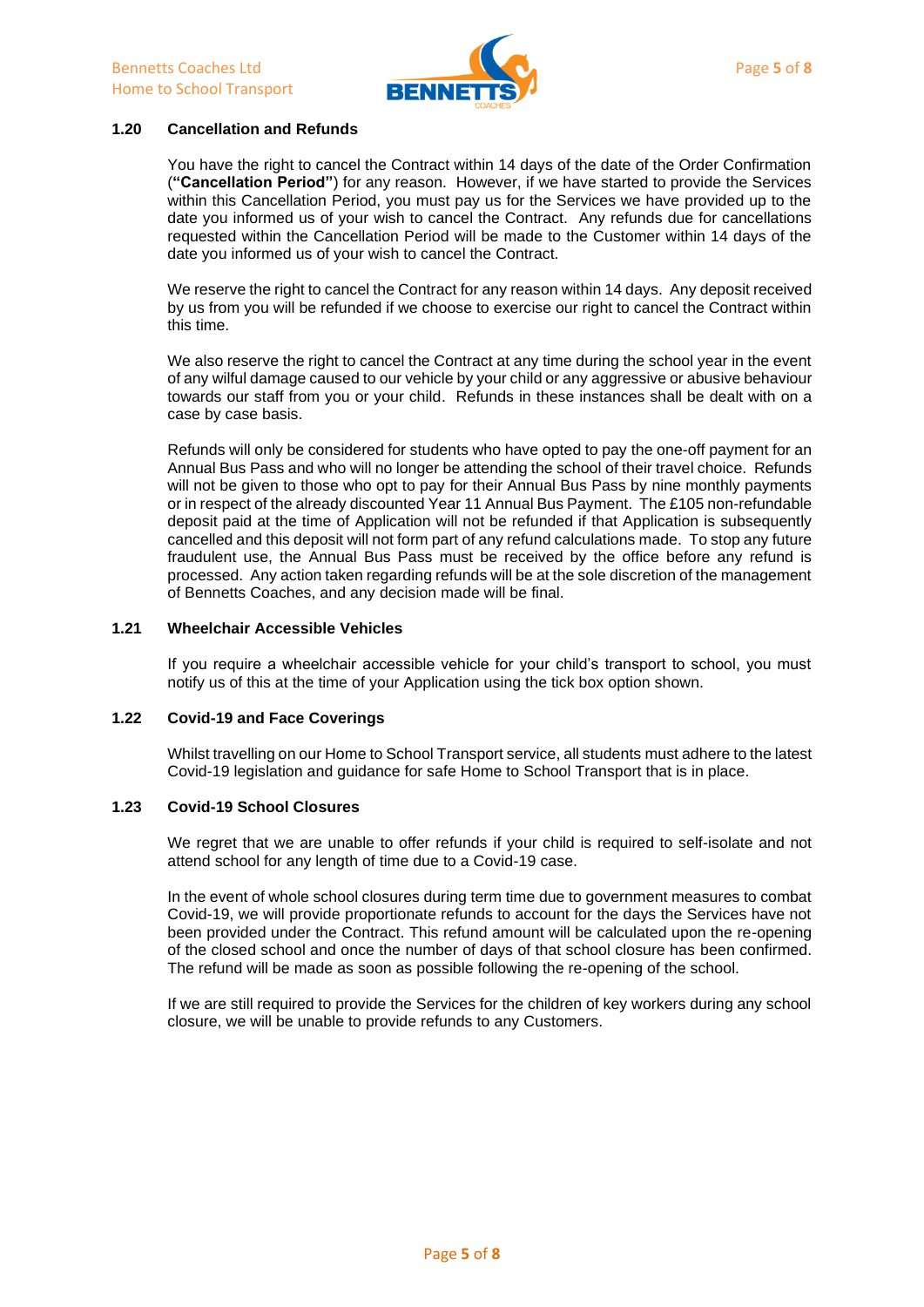

## **1.24 Limitation of Liability**

We shall not be liable for:

- (i) losses that were unforseeable by you or us when the Contract was formed;
- (ii) losses that were not caused by any breach or negligence by us;
- (iii) any loss of profit, revenue or goodwill; or
- (iv) any indirect, special or consequential losses, costs or expenses arising from any breach of the terms of our contract.

Subject to the paragraph below, our total liability to you arising from or in connection with the Services (and whether the liability arises as a result of breach of contract, negligence or otherwise) shall be limited to 50% of the payment received by us from you in connection with the Services.

Nothing in these Conditions shall exclude or limit our liability for;

- (i) death or personal injury caused by negligence;
- (ii) fraudulent misrepresentation; or
- (iii) any other matter which under English law may not be limited or excluded.

### **1.25 Privacy Notice**

Your privacy and personal information are important to us. Any personal information that you provide to us will be dealt with in line with our Privacy Policy which can be viewed here: https://www.bennettscoaches.co.uk/privacy-policy/

Our Privacy Policy explains what personal information we collect from you, how and why we collect, store, use and share such information, your rights in relation to your personal information and how to contact us if you have a query or complaint about the use of your personal information.

#### **1.26 Third Party Rights**

No one other than a party to this Contract and their permitted assignees shall have any right to enforce any of its terms.

#### **1.27 Waiver**

No failure or delay by us in exercising any right or remedy under the Contract or by law shall constitute a waiver of that (or any other) right or remedy, nor preclude or restrict its further exercise. No single or partial exercise of such right or remedy shall preclude or restrict the further exercise of that (or any other) right or remedy.

## **1.28 Assignment**

We may at any time assign, transfer, charge, subcontract or deal in any other manner with all or any of our rights under the Contract and may subcontract or delegate in any manner any or all of its obligations under the Contract to any other operator or third party.

You shall not, without the prior written consent of us, assign, transfer, charge, or deal in any other manner with all or any of your rights or obligations under the Contract.

## **1.29 Severance**

If a court finds part of this contract illegal, the rest will continue in force. Each of the paragraphs of these terms operates separately. If any court or relevant authority decides that any of them are unlawful, the remaining paragraphs will remain in full force and effect.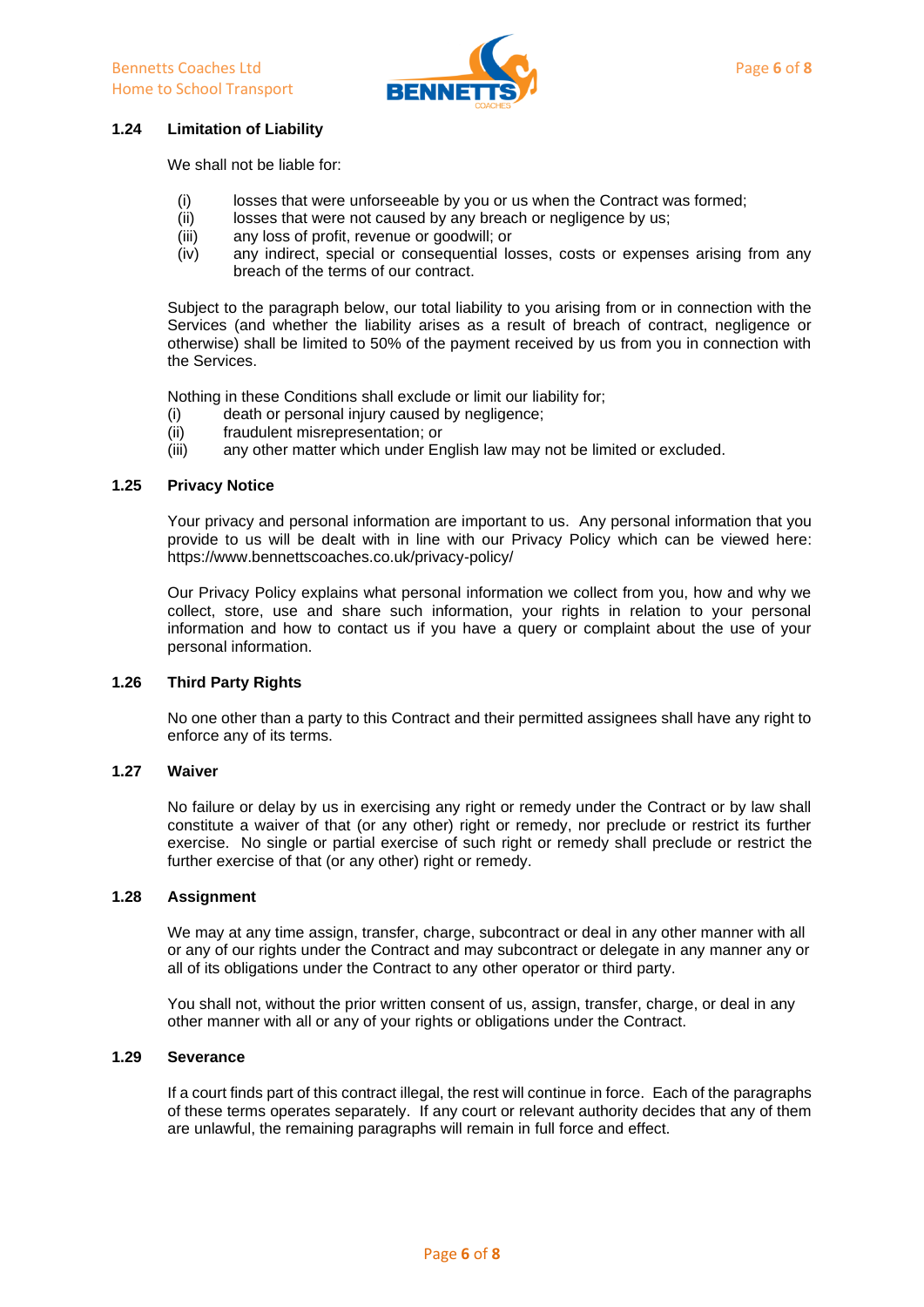

## **1.30 Entire Agreement**

This Contract constitutes the entire agreement between the parties and supersedes and extinguishes all previous agreements, promises, assurances, warranties, representations and understandings between us, whether written or oral, relating to its subject matter.

#### **1.31 Governing law and jurisdiction**

The Contract, and any dispute or claim (including non-contractual disputes or claims) arising out of or in connection with it or its subject matter or formation, shall be governed by and construed in accordance with the law of England and Wales.

## **2. PARENT/GUARDIAN AGREEMENT**

## **2.1 Payment**

It is expected that all parents/guardians will ensure sufficient funds are available for the payment of the Annual Bus Pass on the date due and that the card details given remain valid. If payment fails, the system will attempt an automatic re-try 12 hours later. If that payment fails, you will be notified accordingly and an attempt to take payment will occur again within 3 days. If the third attempt fails, you will receive notification that you are now required to make a manual payment to us within 3 days. If that payment is not received within 3 days your son/daughter's Annual Bus Pass will be withdrawn.

If your payment is not received by us in accordance with this clause 2.1, we reserve the right to charge interest on any outstanding balance for an Annual Bus Pass at a rate of 4% above the annual base rate of the Bank of England from time to time.

#### **2.2 Parental Support**

We expect parents to support our efforts to preserve a worthy standard of behaviour and orderly form of conduct by all students who travel on school transport. Observance of this rule is a fundamental principle by which we transport your child and is central to the idea that you will accept responsibility for the actions of your child.

## **2.3 Withdrawal of Annual Bus Pass**

If our expected standards of behaviour are not met, disregarded or opposed in any way by your child, their Annual Bus Pass will be withdrawn by the driver and a member of the management team will contact the parent/guardian, and school if necessary, to seek a remedy for the situation in hand. Failure of the parent/guardian to accept this obligation could result in the company refusing to continue to transport the offending student. The decision of the company will be binding on all parties to this agreement.

#### **2.4 Code of Conduct**

Parents/Guardians and students are informed that the following code of conduct is called for on all our services:

| <b>Seatbelts</b>  | Where seatbelts are provided for use on a coach these must be<br>worn at all times whilst the vehicle is underway on the public<br>highway. Students must remain seated at all times whilst the<br>vehicle is in motion and not swap seats during the journey.                                                                                                                                               |
|-------------------|--------------------------------------------------------------------------------------------------------------------------------------------------------------------------------------------------------------------------------------------------------------------------------------------------------------------------------------------------------------------------------------------------------------|
| <b>Bus Passes</b> | Annual Bus Passes must be prepaid and are only valid for the<br>route shown. Students should clearly show the driver their<br>Annual Bus Pass for inspection at the commencement of<br>every journey as proof of the student's right to travel. Photos<br>of a bus pass taken on a mobile phone will not be accepted as<br>proof of entitlement to travel. No Annual Bus Pass may mean<br>travel is refused. |